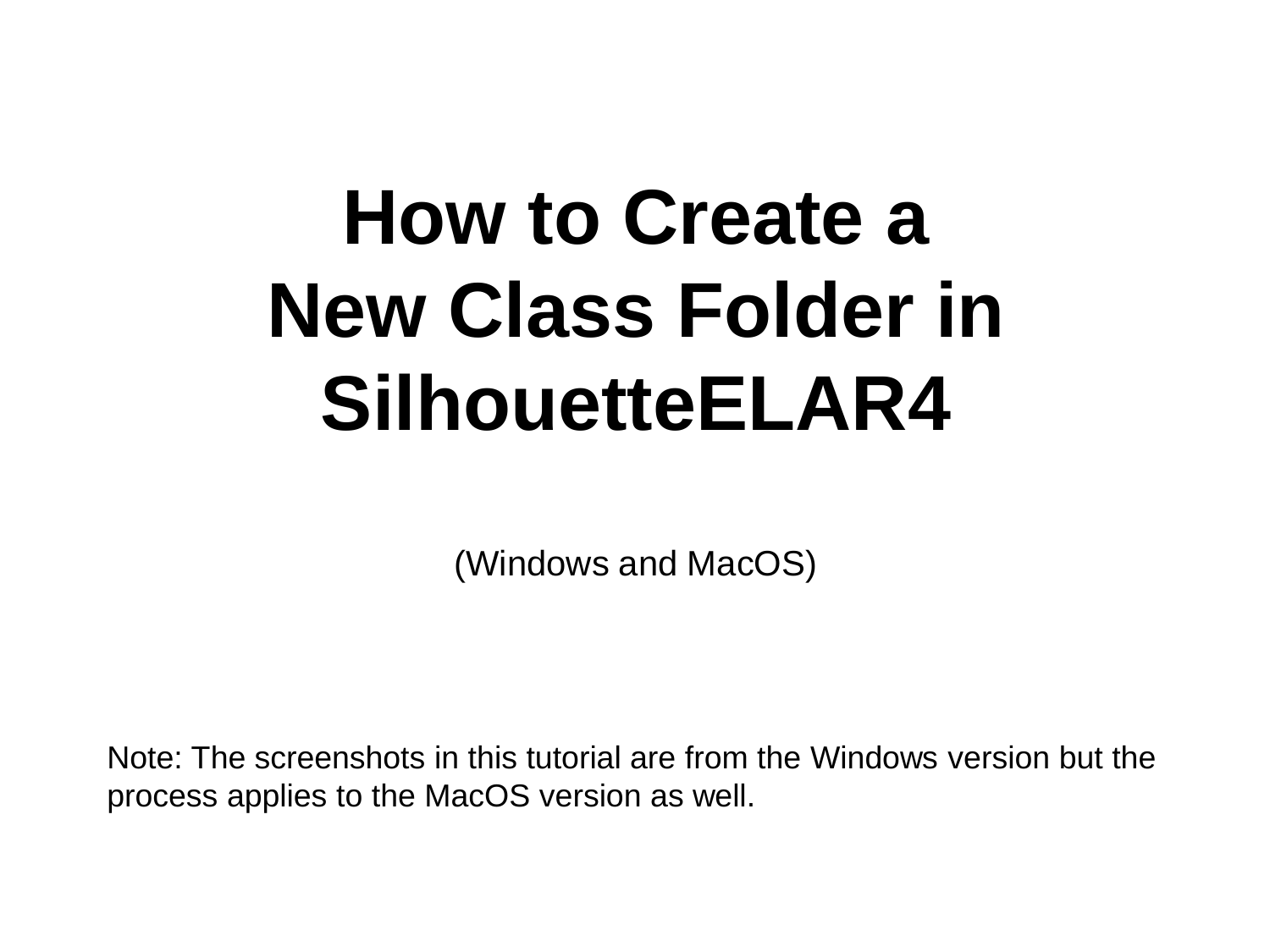## **Note: The MyEdBC Silhouette Extract**

SilhouetteELAR4 uses a special MyEdBC extract (master.csv) to enable you to create folders of student files without having to enter the student information manually.

See the "MyEdBC extract into SilhouetteELAR4" instructions if you need to update your master.csv file.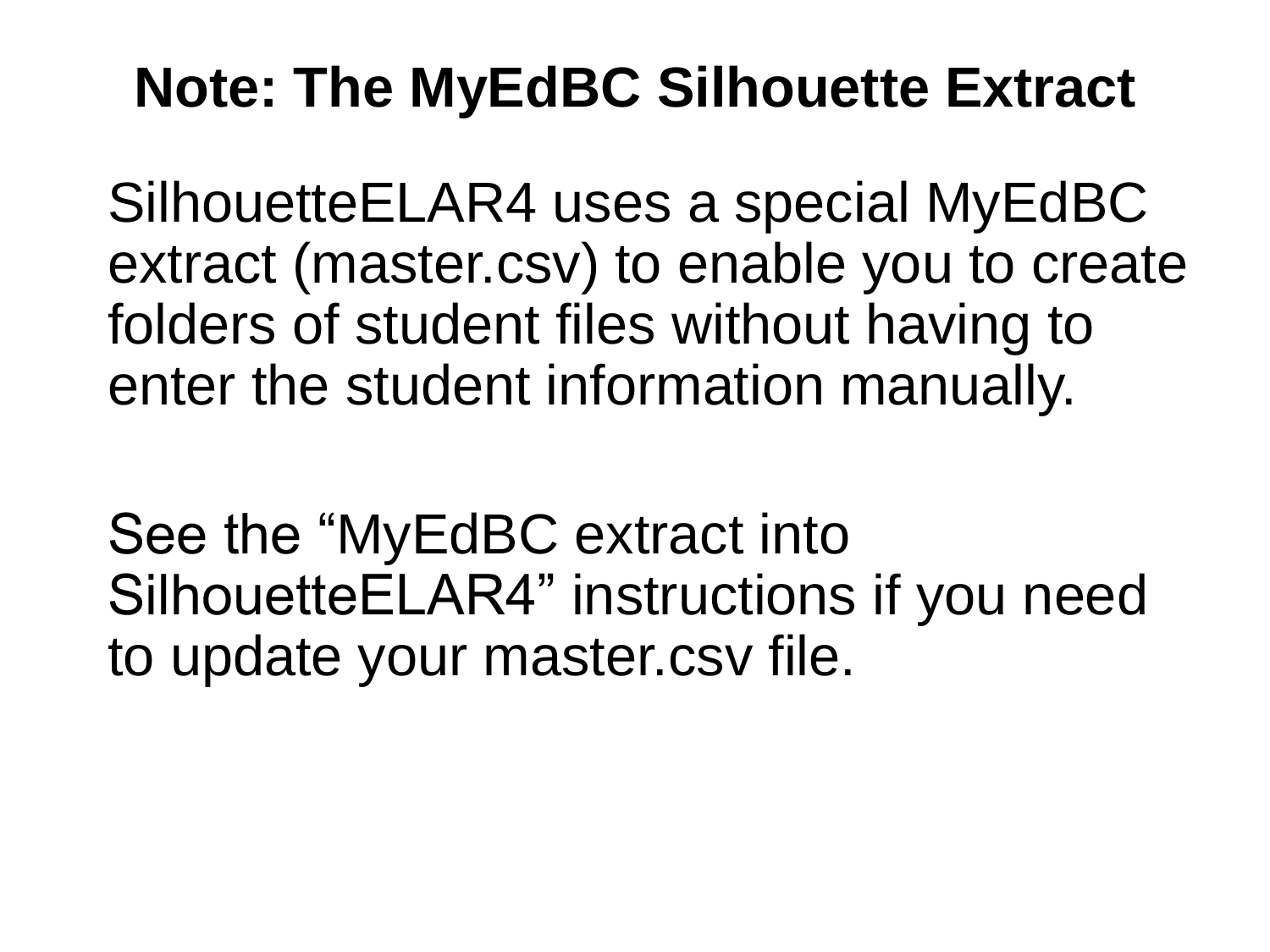### Open SilhouetteELAR4 program Click on "Student Reports"

| 4 SilhouetteELAR4   | $\times$<br>$\Box$                |
|---------------------|-----------------------------------|
| SilhouetteELAR4     |                                   |
| Version 4.0.0       |                                   |
|                     | Student Reports                   |
|                     | <b>Comment Bases</b>              |
|                     | <b>Utilities</b>                  |
|                     | About                             |
|                     | On-Line Help at duets oftware.ca  |
|                     | Email SilELARHelp@duetsoftware.ca |
|                     | Quit                              |
| Licensed for use in | copyright Duet Software, Inc.     |

Licensed for use in Vancouver School Board elementary schools.

No On-Line Update Available.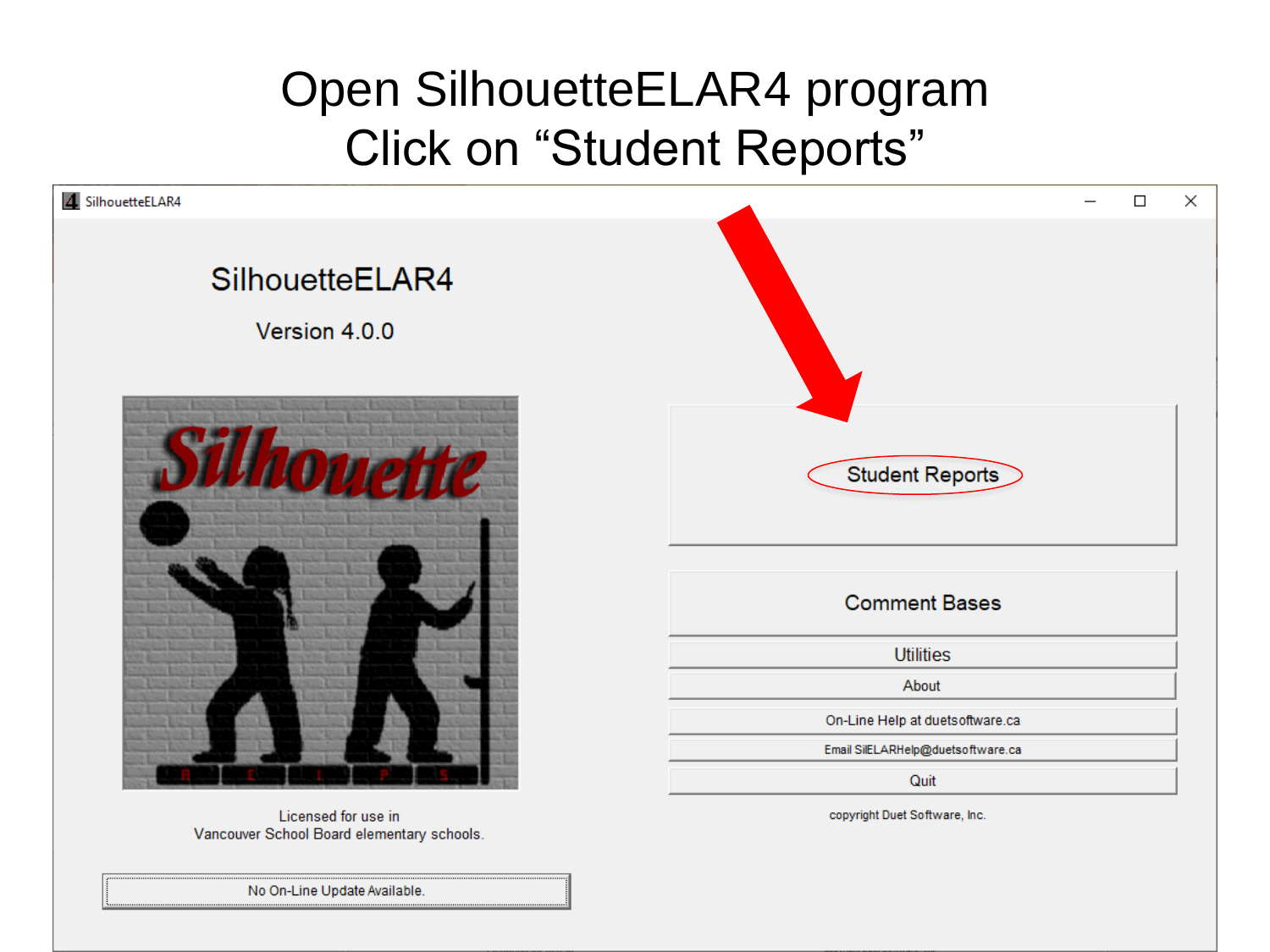#### Click **New Folder**

| 4. SilhouetteELAR4 - Student Reports                                                                                              |                                      |                                        | $\Box$ |
|-----------------------------------------------------------------------------------------------------------------------------------|--------------------------------------|----------------------------------------|--------|
| <b>Student Reports</b>                                                                                                            | -Student Files:-                     |                                        |        |
| Location of ELAR class folders:<br>Browse<br>C:\ProgramData\SilhouetteELAR4\Classes<br>$\overline{\mathbf{v}}$<br><b>Folders:</b> | Sort by: C Surnames<br>C First Names | $\boxed{\triangleright}$ and by Grades |        |
|                                                                                                                                   |                                      |                                        |        |
|                                                                                                                                   |                                      |                                        |        |
|                                                                                                                                   |                                      |                                        |        |
|                                                                                                                                   |                                      |                                        |        |
|                                                                                                                                   |                                      |                                        |        |
| □ Show hidden folders                                                                                                             |                                      |                                        |        |
|                                                                                                                                   |                                      |                                        |        |
|                                                                                                                                   |                                      |                                        |        |
| <b>Folders Utilities</b><br>New Folder                                                                                            | Create New Student file              | Edit Report Data                       |        |
| 6.<br>Import Folder<br>Get Emailed Class Folder                                                                                   | <b>Batch Print Reports</b>           |                                        |        |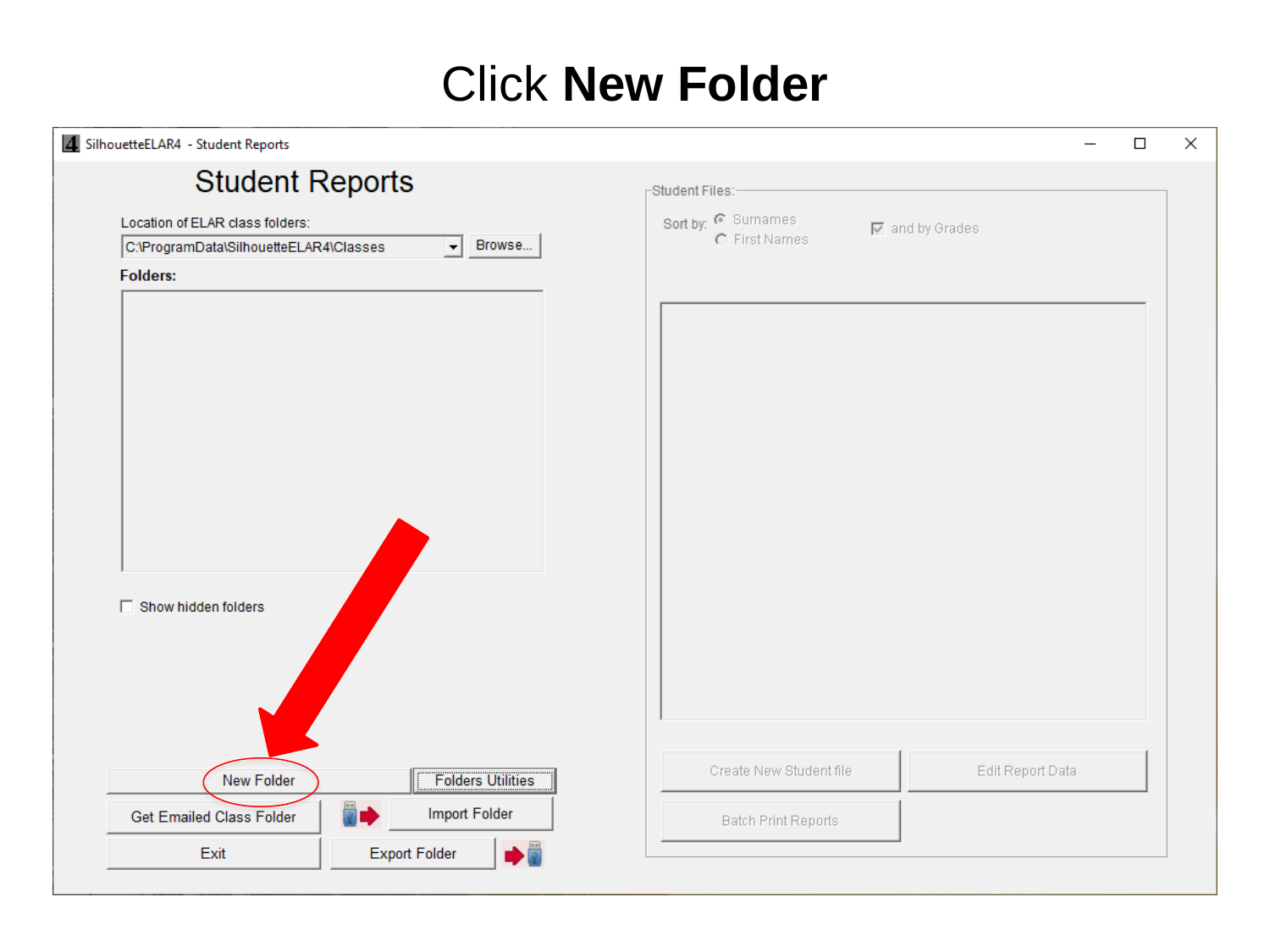- 1. Select the names of your students (sorted by Division)
- 2. Select the school year from drop-down menu
- 3. Enter a class folder name
- 4. **Default Grid Text** is selected by default.
- 5. Choose between two or three report for these students
- 6. Click **Proceed**

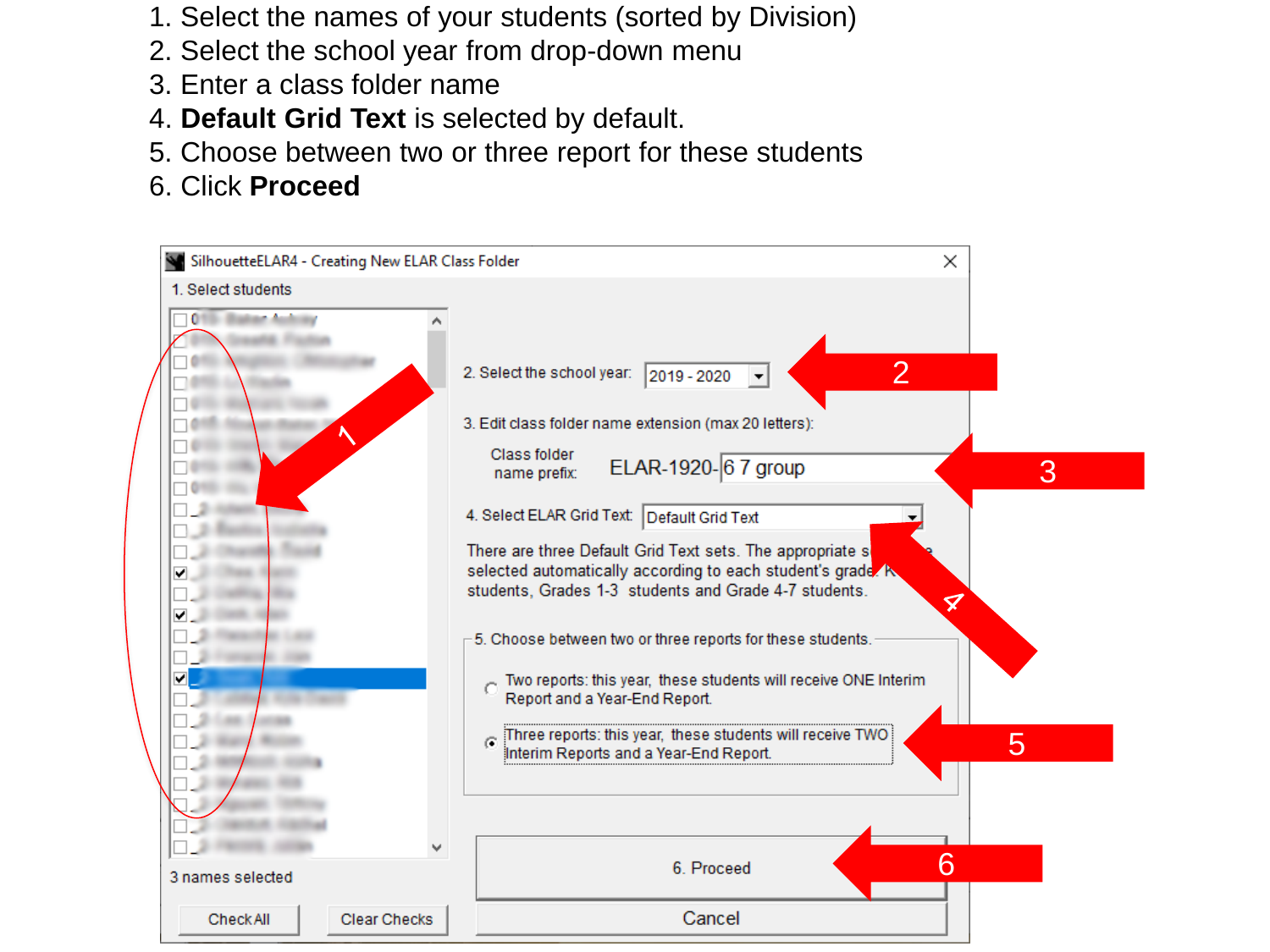1. Click on your folder.

- 2. Click on **Interim Report.**
- 3. Enter the **School name** (reminder: This will be printed on the front page of each ELAR report.)
- 4. Enter your name (as you would like it to appear on the ELAR reports).
- 5. Enter the **ELL Support Teacher's title.**
- 6. The school year should be automatically selected for you.
- 7. Click **Save, then Exit.**